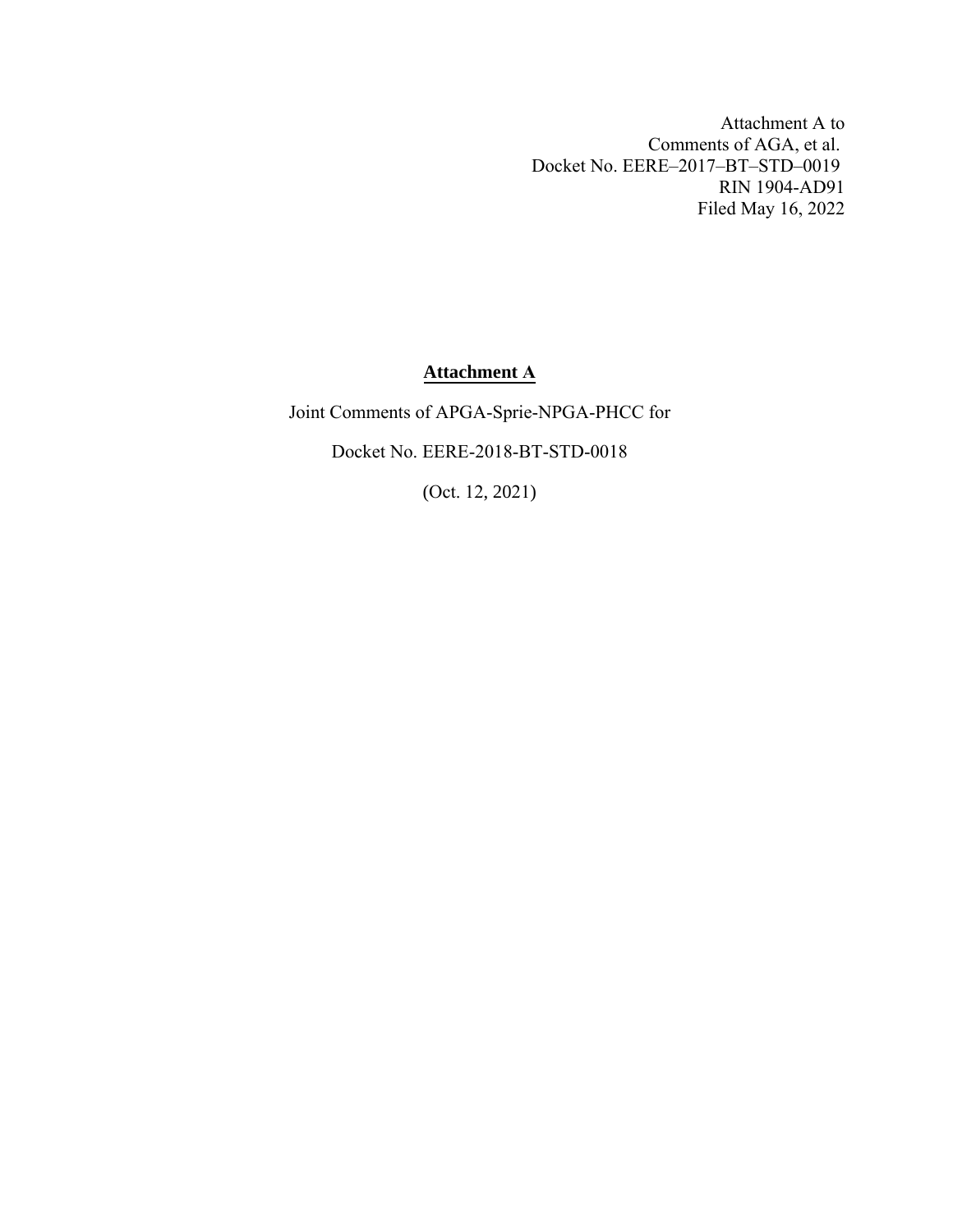### BEFORE THE OFFICE OF ENERGY EFFICIENCY AND RENEWABLE **ENERGY** UNITED STATES DEPARTMENT OF ENERGY WASHINGTON, D.C.

### **COMMENTS OF THE AMERICAN PUBLIC GAS ASSOCIATION, SPIRE INC., SPIRE MISSOURI INC., NATIONAL PROPANE GAS ASSOCIATION AND PLUMBING-HEATING-COOLING CONTRACTORS—NATIONAL ASSOCIATION**

In response to the Notification of Proposed Interpretive Rule and Request for Comment Entitled Energy Conservation Program for Appliance Standards: Energy Conservation Standards for Residential Furnaces and Commercial Water Heaters

86 Fed. Reg. 48049 (Aug. 27, 2021)

Docket No. EERE–2018–BT–STD–0018 RIN 1904-AE39

October 12, 2021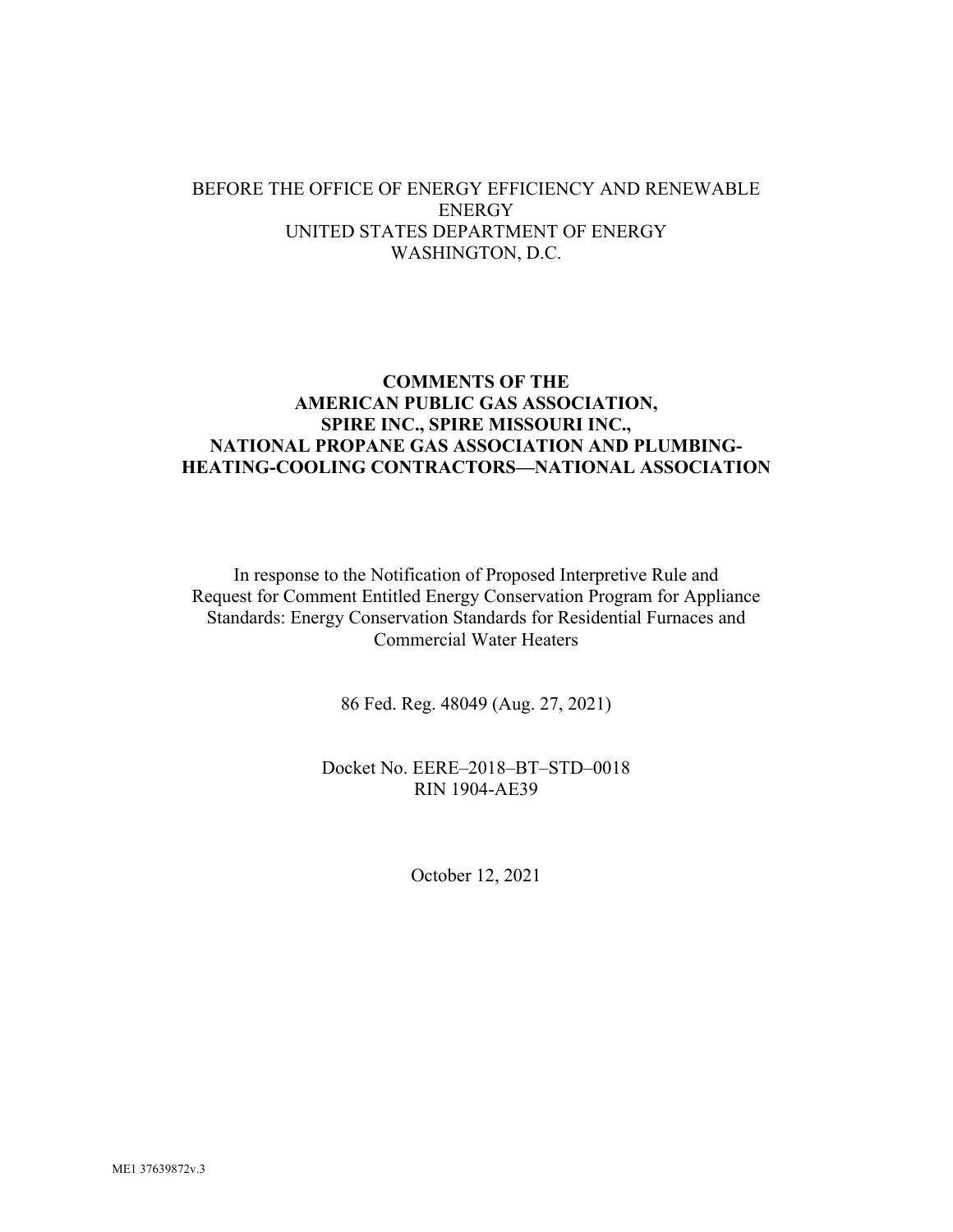### **INTRODUCTION**

The American Public Gas Association, Spire Inc., Spire Missouri Inc., National Propane Gas Association, and the Plumbing-Heating-Cooling Contractors— National Association (collectively "Commenters") appreciate the opportunity to comment on the above-captioned proposal (the "Proposal").

The American Public Gas Association ("APGA") is the trade association for approximately 1,000 communities across the U.S. that own and operate their retail natural gas distribution entities. They include municipal gas distribution systems, public utility districts, county districts, and other public agencies, all locally accountable to the citizens they serve. Public gas systems provide safe, reliable, and affordable energy to their customers and support their communities by delivering fuel to be used for cooking, clothes drying, and space and water heating, as well as for various commercial and industrial applications.

Spire Inc. and Spire Missouri Inc. (collectively "Spire") are in the natural gas utility business. Spire Inc. owns and operates natural gas utilities that distribute natural gas to over 1.7 million residential, commercial, and institutional customers across Missouri, Alabama, and Mississippi, and Spire Missouri Inc. is the largest natural gas utility serving residential, commercial, and institutional customers in Missouri.

The National Propane Gas Association ("NPGA") is the national trade association of the propane industry with a membership of about 2,500 companies, and 38 state and regional associations that represent members in all 50 states. Membership in NPGA includes retail marketers of propane gas who deliver the fuel to the end user, propane producers, transporters and wholesalers, and manufacturers and distributors of equipment, containers, and appliances. Propane gas fuels millions of installations nationwide for home and commercial heating and cooking, in agriculture, industrial processing, and as a clean air alternative engine fuel for both over-the-road vehicles and industrial lift trucks. Residents and businesses throughout the country utilize propane to fuel residential furnaces or commercial water heaters, respectively. Propane is uniquely popular in rural regions and regulatory actions that potentially impact residential furnaces, especially among low-income residents, is an important concern to members of NPGA.

The Plumbing-Heating-Cooling Contractors—National Association ("PHCC") is a 138-year-old construction trades association representing over 3200 contractor members who employ approximately 60,000 technicians. These contractor members believe in providing the best products and services for their consumer clients and support a practical and achievable approach to energy conservation.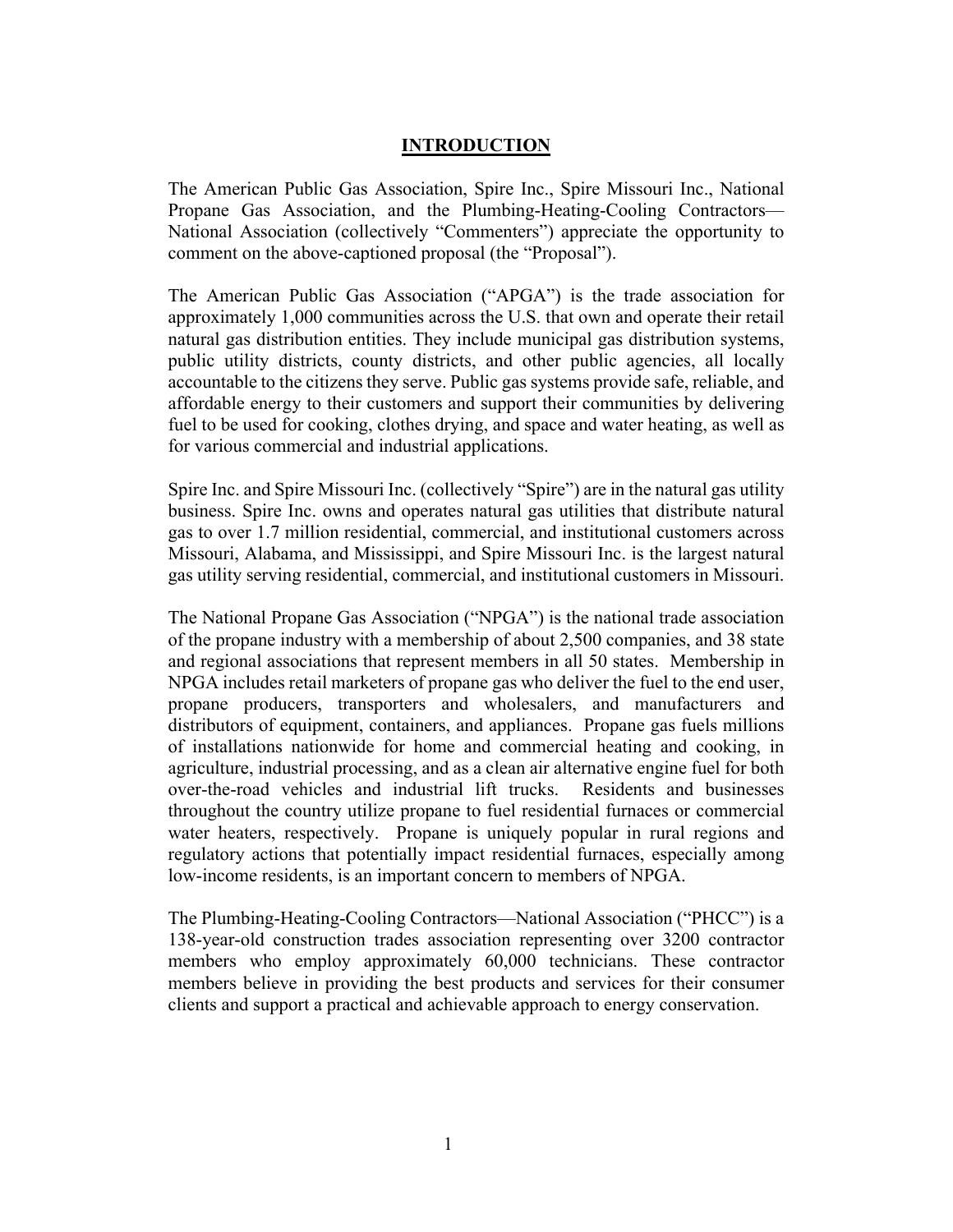This proceeding is rooted in a petition that APGA, Spire and others filed on October [1](#page-3-0)8,  $2018$ ,<sup>1</sup> asking DOE to issue an interpretive rule confirming that DOE's proposed energy conservation standards for residential furnaces and commercial water heaters would result in the unavailability of "performance characteristics" within the meaning of the Energy Policy and Conservation Act of 1975, as amended 42 U.S.C. 6291 *et seq.* ("EPCA").

Natural gas utilities, the propane industry, and associated contractors are critical stakeholders in rulemakings concerning standards for products that use gas and support energy efficiency (such as residential furnaces and commercial water heaters), including cost-effective efficiency improvements for gas products.<sup>[2](#page-3-1)</sup> Commenters are guided by the congressional mandate that appliance efficiency standards should not impose unjustified costs on consumers or deprive them of gas products that are suitable for their needs. Such standards are not authorized by statute and would be harmful to Commenters, their members, and the consumers they serve.

### **COMMENTS**

#### **I. Background**

The central issue raised by the Proposal is whether DOE should abruptly reverse an extensively debated and well-considered interpretive rule by adopting an alternative interpretation designed to evade an express statutory constraint on its rulemaking authority under EPCA. The broader issue is whether DOE should use its appliance and equipment efficiency program to pursue an objective not authorized by EPCA: the objective of electrification. In considering these issues, it is important first to understand the context in which they arise.

Condensing gas products are already available and increasingly dominate the market in regions where the economic justification for them is strong. Nonetheless, condensing products are not suitable for all installations because they lack important performance characteristics (or "features") that many purchasers want or need due to the constraints of existing building configurations.

In 2016, DOE proposed efficiency standards for residential furnaces and commercial water heaters (the "2016 Proposals")<sup>[3](#page-3-2)</sup> that would have required minimum efficiencies that cannot be achieved by products that are compatible with

<span id="page-3-0"></span>Document No. EERE-2018-BT-STD-0018-0063 in the docket for this proceeding (hereafter "Petition for Rulemaking").

<span id="page-3-1"></span><sup>&</sup>lt;sup>2</sup> As used herein, "gas products" include those fueled by natural gas and propane.

<span id="page-3-2"></span><sup>3</sup> 81 Fed. Reg. 65720 (Sept. 23, 2016) (residential furnaces) and 81 Fed. Reg. 34440 (May 31, 2016) (commercial water heaters).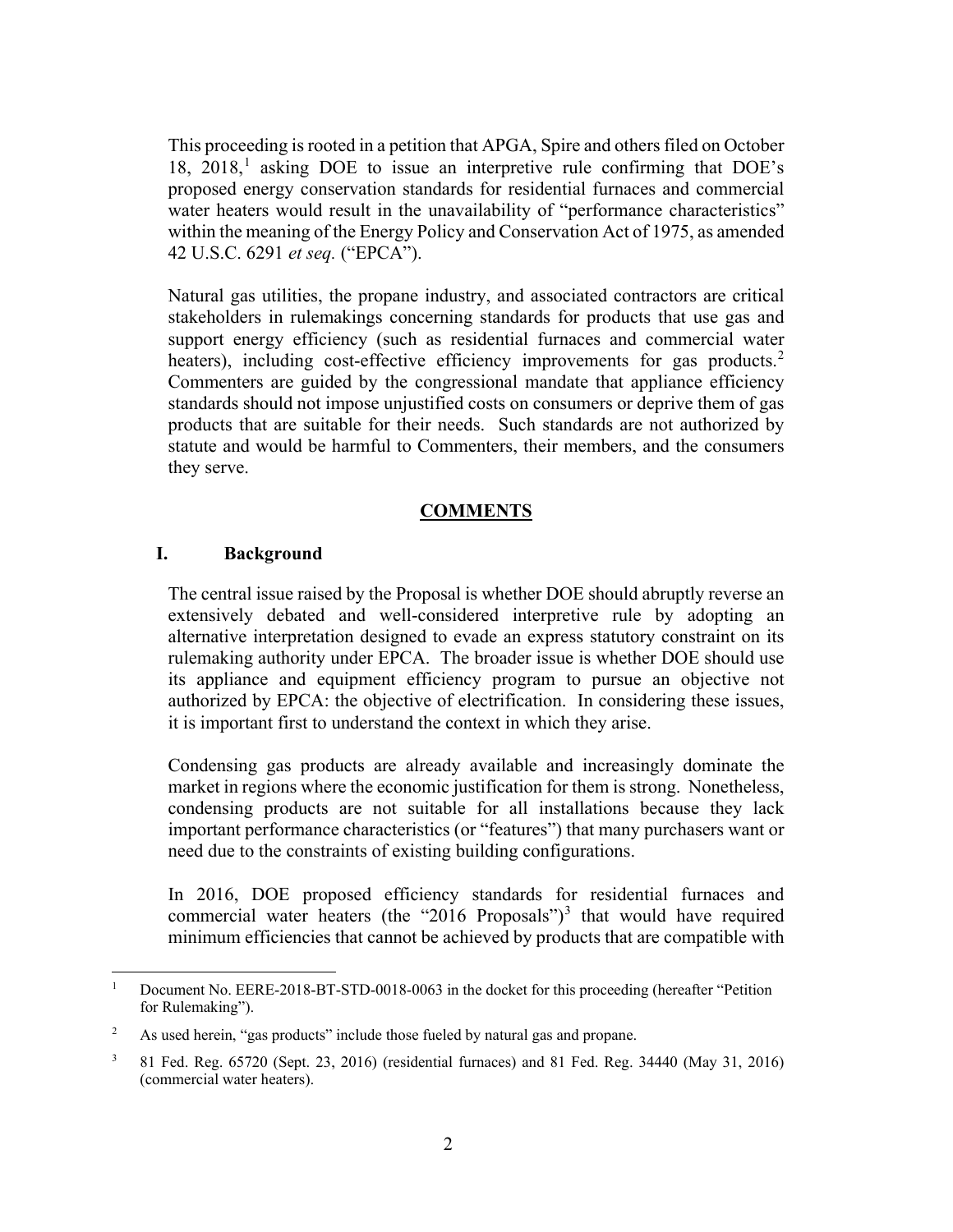the standard atmospheric venting systems built into the majority of existing buildings in which such products are installed. Such standards would leave many purchasers without gas products suitable to their needs and – in some cases – without gas products they could reasonably use at all. This would be a desired outcome for electrification advocates: facing the need to modify existing buildings to accommodate products for which they were not designed, many purchasers would have little choice but to turn to electric alternatives.

Largely for this reason, the 2016 Proposals were highly controversial. One of the fundamental criticisms was that EPCA was intended to preclude the adoption of standards that would leave purchasers without products suitable to their needs. Most obviously, the statute includes provisions (hereafter the "Unavailability Provisions")<sup>[4](#page-4-0)</sup> designed to ensure that standards do not deprive purchasers of "product choices and characteristics, features, sizes, *etc.*" and that energy savings are achieved "without sacrificing the utility or convenience of appliances to consumers."[5](#page-4-1) In adopting these provisions, Congress understood that buildings are commonly designed for standard appliance installations and sought to ensure that standards would not deprive consumers of the utility and convenience of products that can be installed without the need to modify existing buildings to accommodate them. Just as standards must preserve "the availability of sizes that fit in standard building spaces,"<sup>[6](#page-4-2)</sup> so must they preserve the availability of products that are compatible with the built-in venting systems provided to serve the appliances installed in those spaces. In both cases, the principle is the same: *efficiency standards may not leave purchasers without the kinds of products that the utility infrastructure of their buildings was designed to accommodate.* DOE has recognized that this is true when standards would deprive purchasers of products that could not be installed without the need to expand the space provided for an appliance.<sup>[7](#page-4-3)</sup> Those space-constrained modifications often pale in comparison to the modifications that would be required if purchasers were left without products that are compatible with standard atmospheric venting systems.

During the development of its residential furnace and commercial water heater proposals, DOE argued that it could lawfully adopt standards that would result in the unavailability of atmospherically-vented gas products. DOE received extensive comment arguing that it could not, including comment that expressly invoked the

<span id="page-4-0"></span><sup>4</sup> 42 U.S.C. §§ 6295(o)(4) and 6313(a)(6)(B)(iii)(II)(aa).

<span id="page-4-1"></span><sup>&</sup>lt;sup>5</sup> H.R. Rep. No. 100-11 at 22-23 (1987).

<span id="page-4-2"></span><sup>6</sup> H.R. Rep. No. 100-11 at 23 (1987).

<span id="page-4-3"></span><sup>7</sup> Notice of Partial Grant of Petition for Rulemaking and Proposed Interpretive Rule, Energy Conservation Standards for Residential Furnaces and Commercial Water Heaters, 84 Fed. Reg. 33011 at 33016, 33020 (July 11, 2019) (acknowledging the need to maintain the availability of "space constrained" appliances and citing examples in which DOE has done so).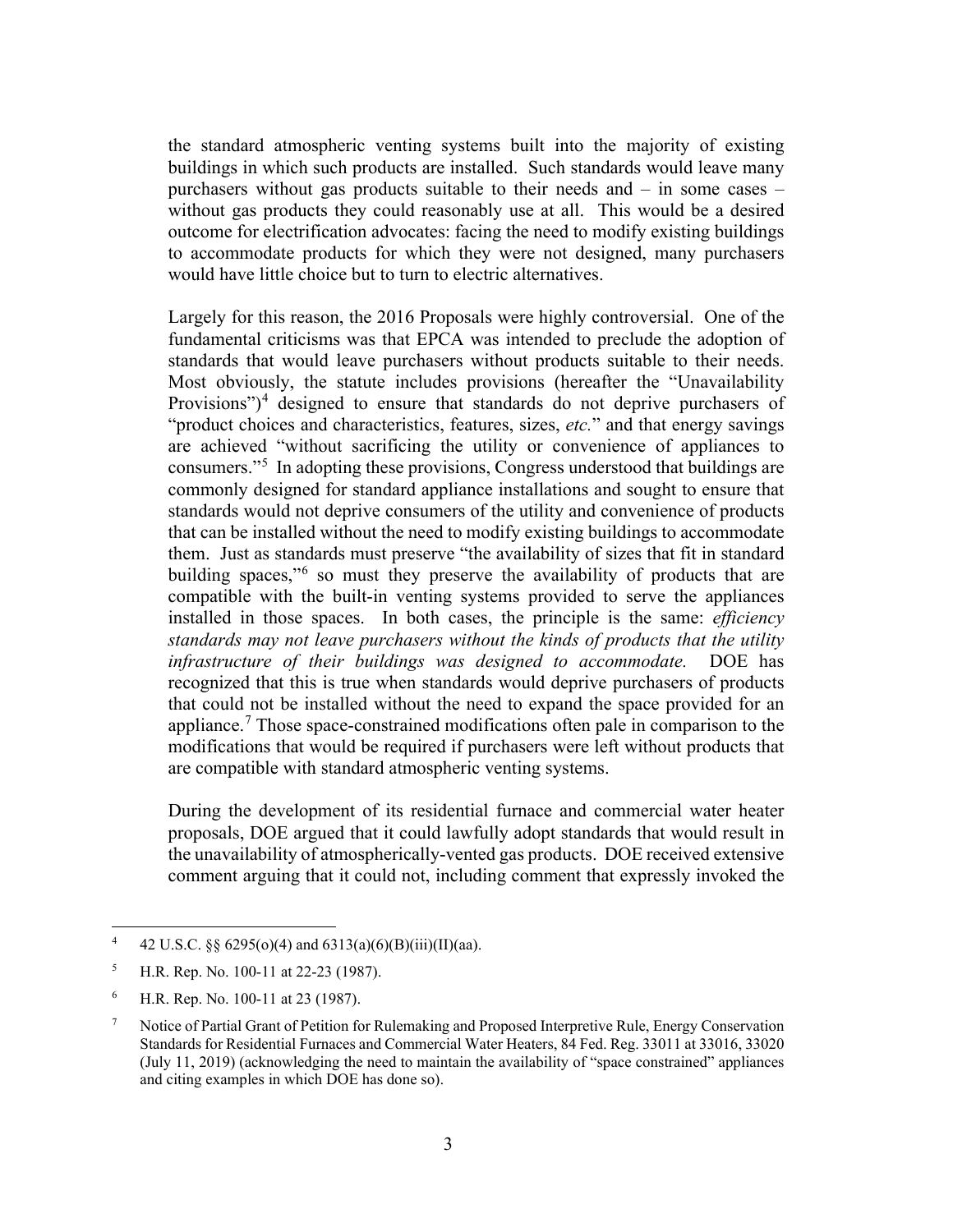"unavailability" provisions of the statute.<sup>[8](#page-5-0)</sup> DOE did not respond to those comments, and took no final action to resolve the issue. Commenters subsequently sought to resolve the issue through a request for interpretation submitted on June 6, 2017.<sup>[9](#page-5-1)</sup> After another sixteen months passed without a resolution, commenters followed up with their Petition for Rulemaking.

DOE promptly published the Petition for Rulemaking and allowed 120 days for public comment. After receiving extensive substantive comment from numerous stakeholders representing a wide range of interests (including the interests of manufacturers of electric products), DOE issued a notice of proposed interpretation, allowing another sixty days for public comment.<sup>[10](#page-5-2)</sup> After receiving further robust stakeholder input, DOE deliberated for an additional year before issuing a supplemental request for comment.<sup>[11](#page-5-3)</sup> Then – having deliberated for more than two years and allowed a combined total of roughly seven months for submission of public comments – DOE issued an interpretive rule (the "Interpretive Rule") that finally resolved the issue on the merits.<sup>[12](#page-5-4)</sup>

The Interpretive Rule recognized that the "unavailability" provisions of the statute preclude the adoption of standards—such as those DOE had proposed for residential furnaces and commercial water heaters—that would effectively ban atmospherically-vented gas products.<sup>[13](#page-5-5)</sup> The Proposal's suggestion that "DOE has not implemented" this interpretation "in the context of any individual energy conservation standards rulemaking" (86 Fed. Reg. at 48052-53) is incorrect, because that interpretation was the stated basis for DOE's withdrawal of its pending proposed rules for residential furnaces and commercial water heaters.<sup>[14](#page-5-6)</sup>

With these actions, Commenters hoped that DOE's efforts to impose standards effectively banning atmospherically-vented gas products would end.

Apparently not.

- <span id="page-5-3"></span><sup>11</sup> 85 Fed. Reg. 60090 (Sept. 24, 2020).
- <span id="page-5-4"></span><sup>12</sup> 86 Fed. Reg. 4776 (January 15, 2021).

<span id="page-5-0"></span><sup>8</sup> *See e.g.*, Spire's January 1, 2017 comments in the residential furnace rulemaking, identified as Document No. EERE-2014-BT-STD-0031-0309 in in Docket No. EERE-2014-BT-0031, at 18-20. This submission – consisting of a 107-page comment document accompanied by supporting attachments including a 122 page report providing a detailed technical review of DOE's regulatory analysis – is incorporated as a part of these Comments as Attachment A.

<span id="page-5-1"></span><sup>9</sup> A copy of that request is incorporated as a part of these Comments as Attachment B.

<span id="page-5-2"></span><sup>10</sup> 84 Fed. Reg. 33011 (July 11, 2019).

<span id="page-5-5"></span><sup>13</sup> 86 Fed. Reg. at 48052.

<span id="page-5-6"></span><sup>14</sup> *See* 86 Fed. Reg. 3873 (Jan. 15, 2021).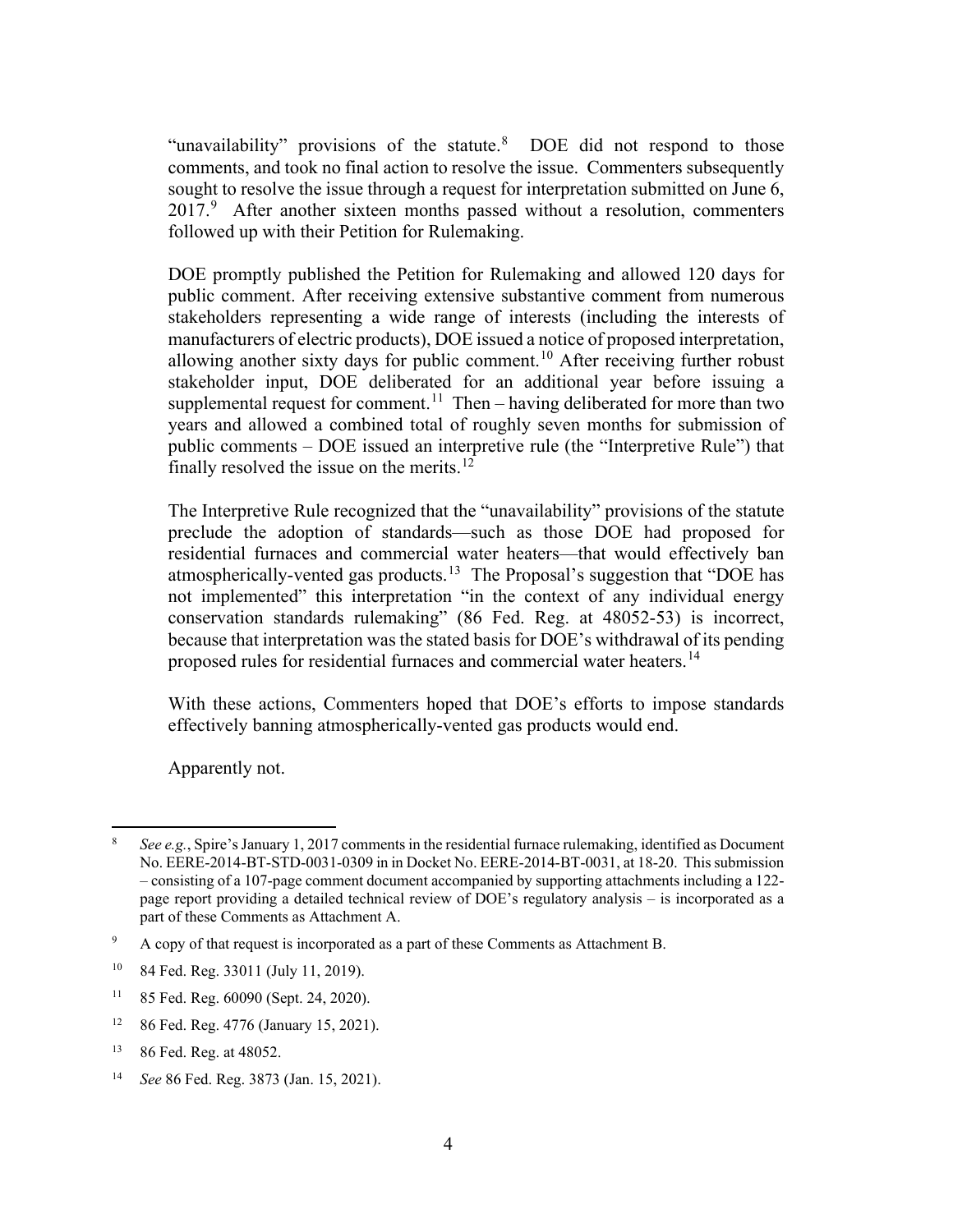Without the benefit of any additional public stakeholder input—and with no new information or argument—DOE now proposes to reverse its position.

# **II. DOE Should Abandon Its Efforts to Adopt Standards Designed to Promote Electrification**

The Proposal would repudiate an interpretive rule supported by a well-developed administrative record on the basis of arguments DOE made in proposed rules issued before that record existed. The impetus for this "blast" from the less-informed past is the suggestion that the Interpretive Rule is an impediment to Federal policy set forth earlier this year in Executive Order 13990 (apparently on the unstated premise that standards banning atmospherically-vented gas products would advance the policy of reducing greenhouse gas emissions).<sup>[15](#page-6-0)</sup>

As explained below, Commenters reject that premise. However, DOE must do more than point to the terms of Executive Order 13990 as its justification for changing its position.<sup>[16](#page-6-1)</sup> It must follow the statute and not render "policy choices for purely political reasons nor to rest them primarily upon unexplained policy preferences."<sup>[17](#page-6-2)</sup> When DOE adopted the Interpretive Rule that the Proposal now seeks to reverse, it plainly relied upon "new and existing information (including the substantial evidence contained in existing rulemaking dockets)."<sup>[18](#page-6-3)</sup> Not so here.<sup>19</sup>

DOE is proposing to reverse its position to facilitate the use of the appliance and efficiency program as a means to promote electrification: not "natural" market-driven fuel switching as the proposed rule suggests,<sup>[20](#page-6-5)</sup> but electrification driven by standards that are designed to deprive many consumers of gas products suitable to their needs and justified on the basis of purported benefits realized through fuel switching. While some advocates seek to define energy efficiency to include electrification, $21$  Congress has not done that as EPCA does not so provide. As explained below, EPCA authorizes standards designed to conserve energy by

<span id="page-6-0"></span><sup>15</sup> *See* 86 Fed. Reg. at 48050-51.

<span id="page-6-1"></span><sup>16</sup> *United States HHS,* 414 F. Supp. 3d at 505, 547 (S.D.N.Y. 2019) (HHS changed its policy pursuant to an executive order). S*ee also Gomez v. Trump*, 485 F. Supp. 3d 145, 177 (D.D.C. 2020) ("APA review of an Executive Branch Official's actions is . . . not precluded merely because the official is carrying out an executive order").

<span id="page-6-2"></span><sup>17</sup> *FCC v. Fox Television Stations, Inc.*, 556 U.S. 502, 547 (2009)

<span id="page-6-3"></span><sup>18</sup> 86 Fed. Reg. at 4810.

<span id="page-6-4"></span><sup>19</sup> DOE's reasoned explanation for its change in position should be based on new factual findings. *FCC v. Fox Television Stations, Inc*., 556 U.S. 502, 538 (2009).

<span id="page-6-5"></span><sup>20</sup> 86 Fed. Reg. at 48056.

<span id="page-6-6"></span><sup>21</sup> *See* Berg, W., E. Cooper, and M. Molina. 2021. Meeting State Climate Goals: Energy Efficiency Will Be Critical. Washington, DC: American Council for an Energy-Efficient Economy. aceee.org/researchreport/u2104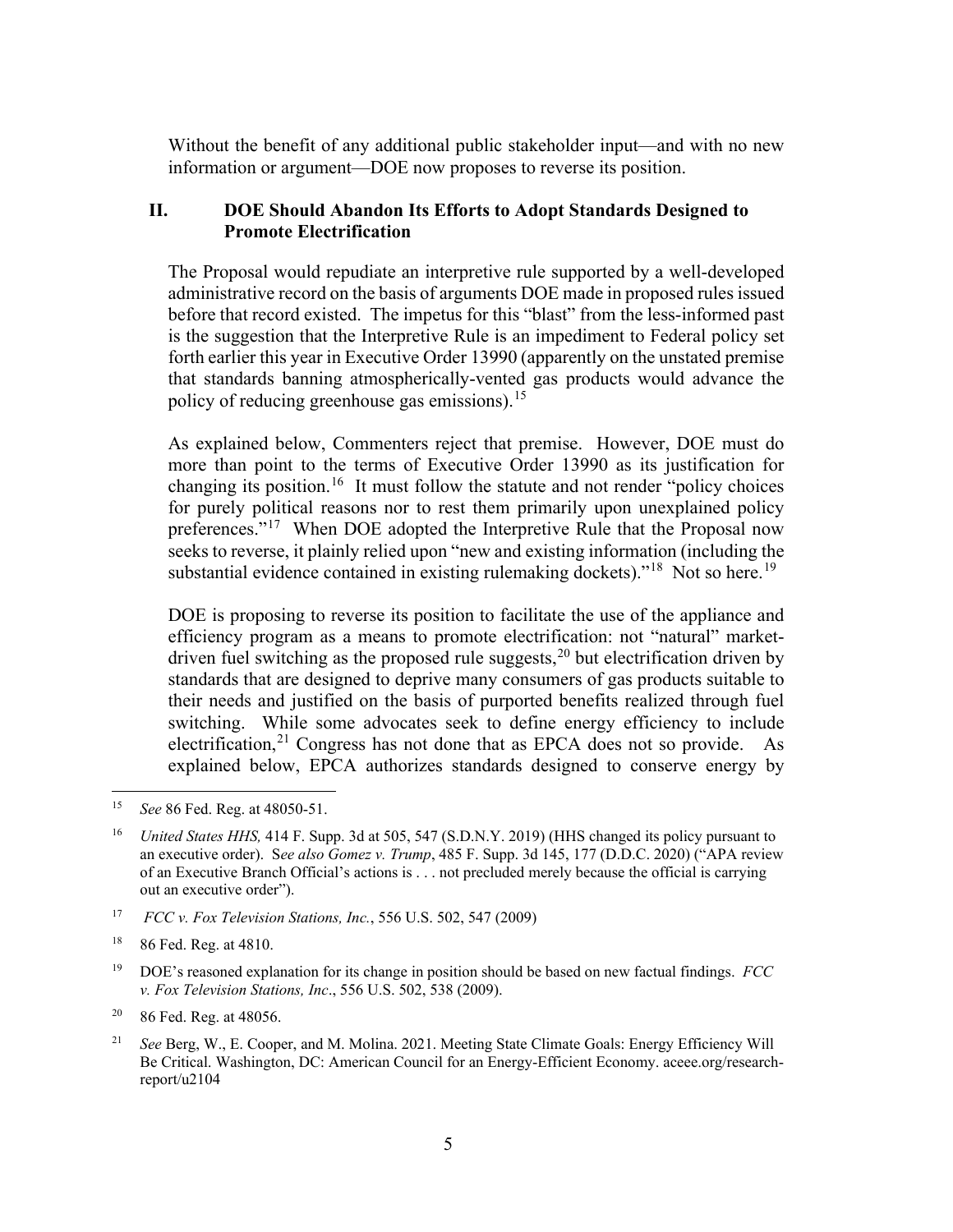means of improvements in the efficiency of the products subject to those standards. Commenters urge DOE to not to use standards to promote electrification, and to withdraw the Proposal it has issued to facilitate such efforts.

Commenters respectfully submit that standards effectively banning atmospherically-vented products would do more to conflict with the policy objectives of Executive Order 13990 than to advance them. Specifically—as discussed in detail in the context of the residential furnace rulemaking—such standards are likely to do more to increase than decrease overall carbon emissions.<sup>[22](#page-7-0)</sup> Moreover, they would unquestionably have disproportionate adverse impacts on low-income consumers, thereby undermining another policy objective identified in Executive Order 13990.<sup>23</sup> Commenters urge DOE to give careful consideration to these issues before it commits itself to the same kinds of choices that were reflected in its 2016 Proposals.

Commenters also urge DOE to give careful consideration to the merits of the relevant legal issues. The issues addressed by the Interpretive Rule (and presented by the Proposal) are likely to be litigated and will likely need to be litigated in a challenge to a final standards rule. In that regard, it is important to recognize that electrification is not a legitimate objective of the appliance and equipment efficiency program and that the means through which DOE has sought to pursue that objective are inconsistent with EPCA's provisions in several respects.

As discussed below, standards effectively banning atmospherically-vented products would run afoul of the Unavailability Provisions of EPCA and do not appear to be economically justifiable in the absence of significant analytical legerdemain and the use of a fuel switching analysis that is inconsistent both with the economic analyses EPCA directs DOE to consider and with the statutory purposes of the appliance and equipment efficiency program.

In view of these inherent problems with standards effectively banning atmospherically-vented products and the substantial delays in rulemaking that have already occurred as a result of the controversial nature of such standards, Commenters respectfully submit that it is particularly important for DOE to ensure that its regulatory approach is consistent with the purposes, authority, and constraints fairly specified by statute.

<span id="page-7-0"></span><sup>22</sup> *See* Attachment A to these Comments at 20-31.

<span id="page-7-1"></span><sup>23</sup> *See* Attachment A to these Comments at 35-43.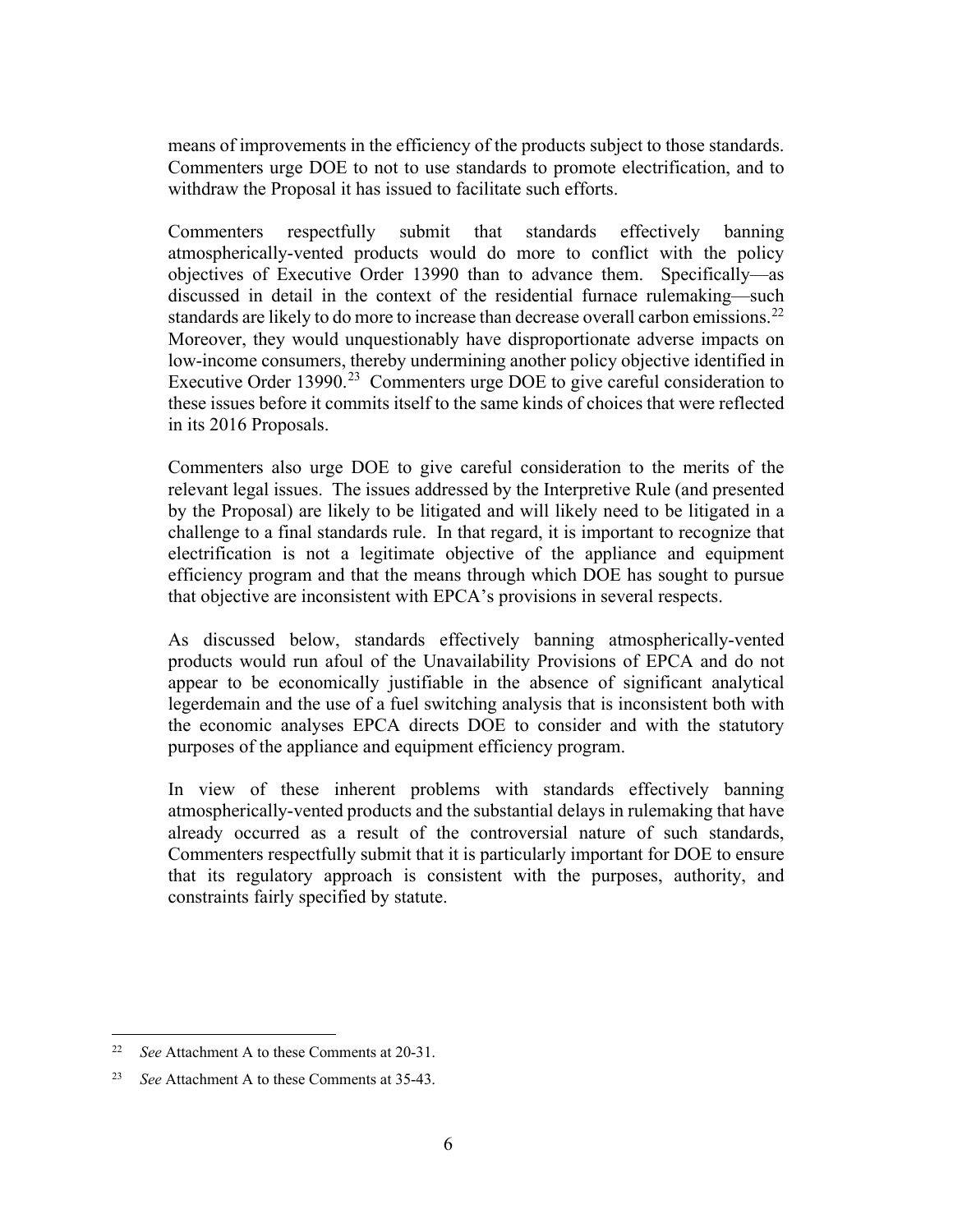# **A. The Unavailability Provisions of the Statute Preclude the Adoption of Standards Effectively Banning Atmospherically-Vented Products Such as Residential Furnaces and Commercial Water Heaters.**

DOE has not provided sufficient time for comment to enable Commenters to prepare a point-by-point refutation of the justification offered for its precipitous proposal to reverse the outcome of the lengthy rulemaking that produced the Interpretive Rule. However, neither the facts nor the law have changed since the Interpretive Rule finally issued, and DOE's reliance on since-debunked assertions and arguments advanced in its 2016 Proposals provides no basis for its proposed about-face.

The material facts are beyond dispute:

- DOE's proposed standards for residential furnaces and commercial water heaters would have required efficiencies that can only be achieved by "condensing" products and would therefore result in the unavailability of atmospherically vented furnaces and water heaters;
- Most of the existing buildings in which gas furnaces and water heaters are installed were architecturally designed to accommodate standard atmospherically-vented products and have built-in atmospheric venting systems to serve such products, often with vents sized to serve two or more commonly-vented products (most commonly, a furnace and water heater, but in many cases including three or more products or multiple sets of appliances serving separately-occupied spaces on different floors of a single building such as a high-rise apartment building);
- Atmospherically vented products are compatible with these built-in atmospheric venting systems and can be commonly vented with other atmospherically-vented products;
- Condensing appliances are not compatible with atmospheric venting systems and – for reasons of safety and code compliance – cannot be served by such systems and cannot be commonly vented with atmosphericallyvented products;
- Each year, many existing atmospherically-vented furnaces and water heaters need to be replaced;
- If atmospherically-vented products were unavailable, every replacement of an existing atmospherically vented product would require building modifications to facilitate the installation of condensing products in buildings that were not designed to accommodate them;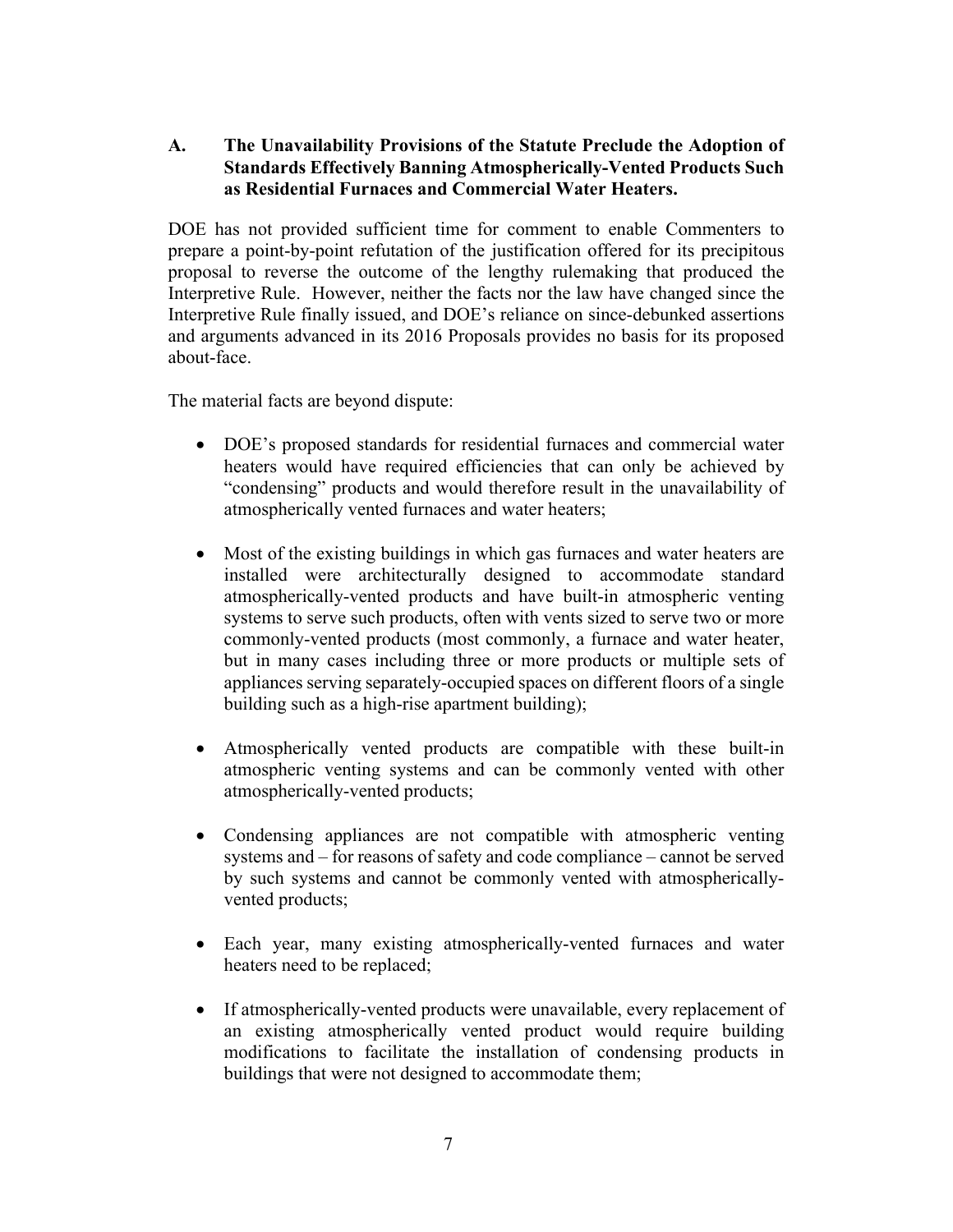- Where the appliance being replaced is the only appliance being served by the existing atmospheric venting system, it is sometimes possible to run venting compatible with a condensing product through the existing vent(s), or to scrap the existing venting and run new venting through the same chase, but there are many common scenarios in which this would not be possible;
- Due to the differences in the venting requirements for atmosphericallyvented products and condensing products, the former are typically located near the center of the building footprint, generally in basements where possible, with vertical venting through the roof of the structure, whereas condensing products normally need to be located where they can be vented laterally through an exterior building wall;
- As a result, replacements of existing atmospherically-vented products with condensing products often require relocation of the appliance space, the need to run new vents through occupied areas, the need to vent combustion products near windows, patio or balcony spaces, or other undesirable building modifications;
- Where the appliance being replaced is commonly vented with one or more other atmospherically-vented products, replacement of that product with a condensing product often compromises the ability of the existing venting system to serve the other commonly-vented products (leaving such products "stranded");
- In some of these cases the existing venting system can reasonably be modified so that it can continue to serve otherwise stranded (or "orphan") products, but there are many cases in which the only practical solution would be to scrap perfectly good stranded products to facilitate replacement of the product that actually needs to be replaced; and
- Scenarios in which the unavailability of atmospherically-vented products would tend to be especially problematic (*e.g.*, cases in which multiple commonly-vented products are involved, existing atmospherically-vented products are located in finished basements, or limited access to exterior walls makes it particularly difficult to vent condensing products) are extremely common.

As already explained on the record, there is no basis for any serious dispute about any of these facts.<sup>24</sup> Suggestions to the contrary are easily debunked as factually

<span id="page-9-0"></span><sup>24</sup> *See e.g.*, Affidavit of George L. Welsch (Attachment C to Document No. Document No. EERE-2018- BT-STD-0018-0044) at ¶¶ 7-14 ("Welsch Affidavit"); Petition for Rulemaking (Document No. EERE-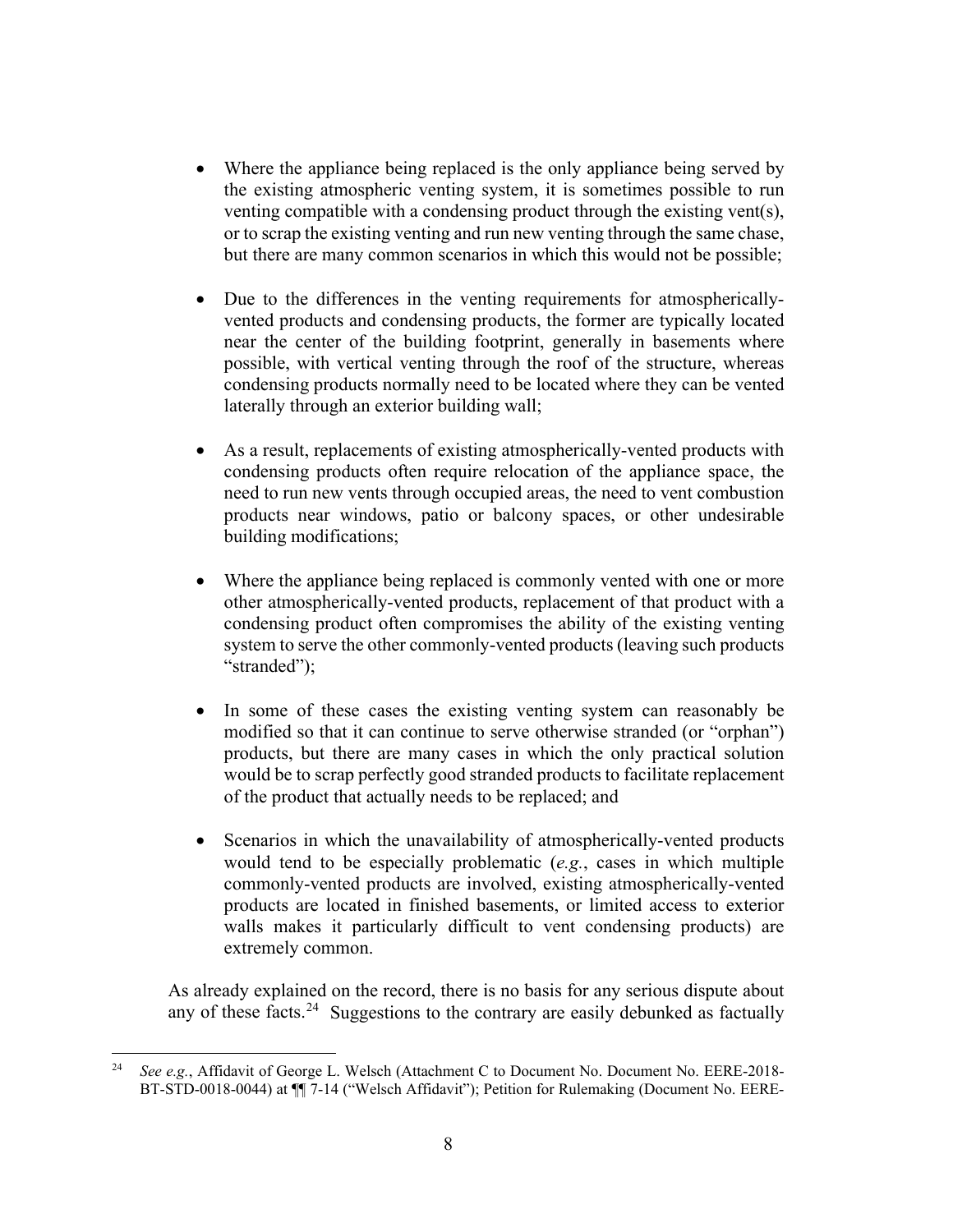incorrect, inconsequential quibbling, or mischaracterizations of the relevant issues. $25$ [25](#page-10-0) For example, claims that "there is a technological solution to accommodate virtually all of the difficult installation situations" that would be imposed by the unavailability of atmospherically-vented products (86 Fed. Reg. at 48055) are both false and beside the point.<sup>[26](#page-10-1)</sup>

Most of the factual arguments raised in opposition to the Interpretive Rule are nonresponsive to the actual issues, and evidence submitted in support of such arguments simply provided further evidence confirming the relevant facts.<sup>27</sup> For example, the Proposal suggests that there may be technological advances that would address the problem of "orphan" (*i.e.*, stranded) appliances in "a greater variety of applications" but ignores the fact that the technology described represents only an incremental solution to a common—and sometimes insurmountable problem.<sup>28</sup> In view of the record, suggestions that there is insufficient evidence supporting the Interpretive Rule<sup>[29](#page-10-4)</sup> are hard to understand.

The Proposal—like DOE's 2016 Proposals—suggests doubt where no basis for doubt exists and understates the problems the unavailability of atmospherically vented products would cause. The Proposal nevertheless recognizes the existence of the problems described above, acknowledges that they would be sufficient to cause many purchasers to abandon gas products in favor of electric alternatives, and considers this to be a salutary regulatory outcome.<sup>30</sup> In effect, the Proposal is not really based on the proposition that the facts outlined above are not *true*; it is based on the proposition that those facts *don't matter*. That position is the product of erroneous statutory interpretation.

DOE's Proposal rests on the proposition that the collateral damage caused by the unavailability of atmospherically-vented products can be characterized as a matter

<sup>2018-</sup>BT-STD-0018-0063) at 3-4; March 1, 2019 Joint Comments of *Spire et al*. (Document No. EERE-2018-BT-STD-0018-0044) ("March 1, 2019 Comments") at 7-12; September 9, 2019 Joint Comments of *Spire et al*. (Document No. EERE-2018-BT-STD-0018-0080) ("September 9, 2019 Comments") at 10-13 and 19-23; Comments of AHRI to the Proposed Rule Energy Proposed Rule Energy Conservation Standards for Residential Furnaces, Document No. EERE-2014-BT-STD-0031-0159, a copy of which is provided as Attachment C to these Comments.

<span id="page-10-0"></span><sup>25</sup> *See e.g.*, September 9, 2019 Comments at 19-23; March 1, 2019 Comments at 7-10.

<span id="page-10-1"></span><sup>26</sup> *See* September 9, 2019 Comments at 20-21; March 1, 2019 Comments at 9-10.

<span id="page-10-2"></span><sup>27</sup> *See* September 9, 2019 Comments at 20-21.

<span id="page-10-3"></span><sup>28</sup> 86 Fed. Reg. at 48055. *See* March 1, 2019 Comments at 10 (discussing the narrow practical application of such solutions); Welsch Affidavit at ¶12 (identifying a "relatively common" scenario in which common-venting issues would "often preclude the replacement of a non-condensing furnace with a condensing furnace").

<span id="page-10-4"></span><sup>29</sup> *See* 86 Fed. Reg. at 48054-56.

<span id="page-10-5"></span><sup>30</sup> *See* 86 Fed. Reg. at 48054-56.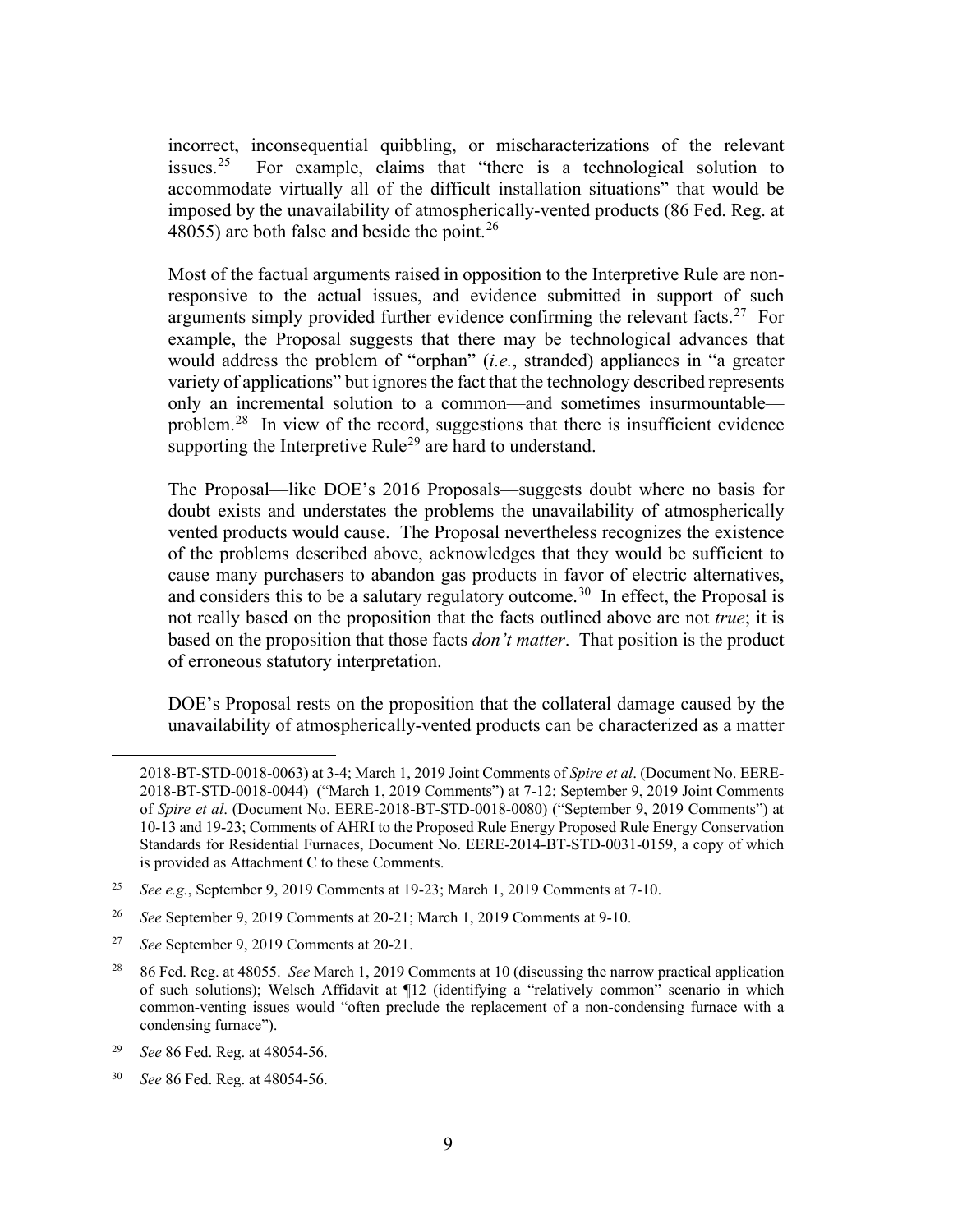of "installation costs" and be dismissed as economically justified. As explained in previous submissions, that proposition is an unreasonable characterization of the facts and is inconsistent with the statutory scheme.<sup>31</sup> Congress directed DOE to account for the "initial charges for" more efficient appliances,  $32$  and it is absurd to characterize the cost of scrapping and replacing one perfectly good product as part of the "initial cost" of another. Similarly, it is absurd to characterize the need for undesired building modifications as a matter of "installation costs" that can be addressed merely by accounting for the out-of-pocket expenses for the work required. [33](#page-11-2) 

Suggestions to the contrary make no sense in the context of the relevant statutory scheme. The Unavailability Provisions were intended to ensure that *even economically justified standards* achieve energy savings "without sacrificing the utility or convenience of appliances to consumers."<sup>34</sup> DOE cannot evade this constraint on its authority simply by characterizing a loss of "utility or convenience" as a "cost consideration" for purposes of its economic justification. If the need to modify buildings to accommodate products for which they were not designed could be dismissed as a mere cost consideration, the ability of a product to "fit in standard building spaces" would not be protected under the Unavailability Provisions as Congress plainly intended.<sup>[35](#page-11-4)</sup> This is not a matter of "double-counting" cost considerations as the Proposal seems to suggest;<sup>[36](#page-11-5)</sup> it is a matter of recognizing that the unavailability of a product feature cannot simply be treated as a "cost consideration" to be addressed as a matter of economic justification. DOE understood this in the context of "space constrained" products; its failure to do so in the context of atmospherically-vented products would thus be arbitrary as well as contrary to law.

The legal arguments offered to justify the Proposal amount to the same arguments DOE had previously presented in its 2016 Proposals. Those arguments were not the product of consistent prior interpretation<sup>[37](#page-11-6)</sup> and, as explained in detail in previous submissions,<sup>[38](#page-11-7)</sup> they reflect strained efforts to do what an agency may not

- <span id="page-11-2"></span><sup>35</sup> H.R. Rep. No. 100-11 at 23 (1987).
- <span id="page-11-3"></span><sup>36</sup> *See* 86 Fed. Reg. at 48054.
- <span id="page-11-4"></span><sup>37</sup> S*ee* Petition for Rulemaking at 6-7; Attachment A at 53-55.

<sup>31</sup> *See* September 9, 2019 Comments at 9-13; March 1, 2019 Comments at 3-6.

<sup>&</sup>lt;sup>32</sup> 42 U.S.C. §§ 6295(o)(2)(B)(i)(II) and 6313(a)(6)(B)(ii)(II).

<span id="page-11-0"></span><sup>33</sup> *See* September 9, 2019 Comments at 10-12 and 20-21.

<span id="page-11-1"></span><sup>34</sup> H.R. Rep. No. 100-11 at 22-23 (1987).

<span id="page-11-7"></span><span id="page-11-6"></span><span id="page-11-5"></span><sup>38</sup> *See* Petition for Rulemaking at 7-9; September 9, 2019 Comments at 8-13; March 1, 2019 Comments at 3-6.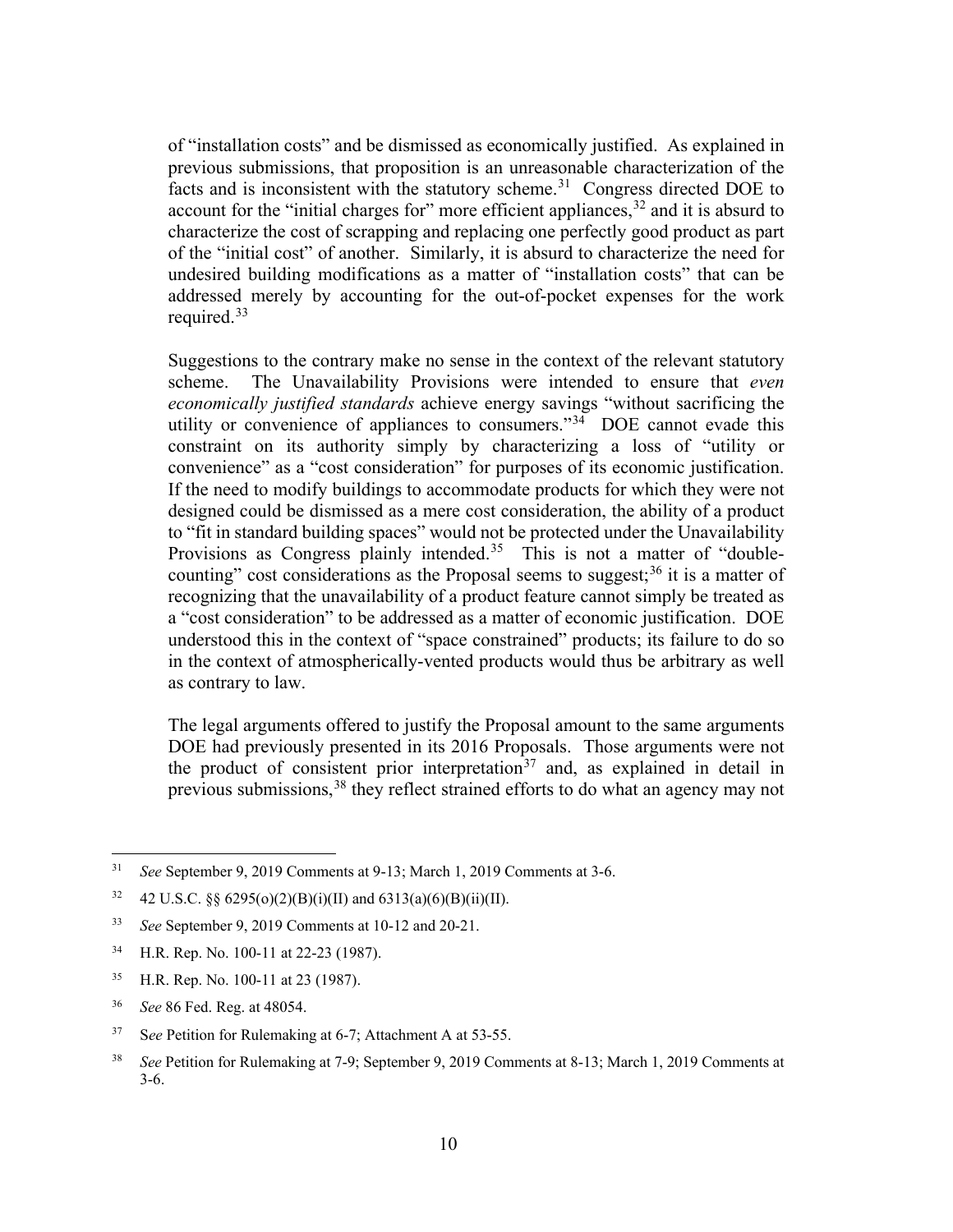do: interpret a statute in a way that nullifies a provision intended to limit its discretion.<sup>[39](#page-12-0)</sup>

EPCA provides that DOE may not adopt standards that are "likely to result in the unavailability . . . of performance characteristics (including reliability), features, sizes, capacities, and volumes that are substantially the same as those" currently available to consumers.<sup>[40](#page-12-1)</sup> Characteristics or features that make products compatible with the existing utility infrastructure of a building are critical (and sometimes necessary) to the utility of an appliance, and no amount of saying so reduces them to a mere matter of "installation cost" that is "incidental to the appliance's purpose" and thus undeserving of statutory protection.<sup>41</sup> Nor is there any basis to assert that characteristics or features that are manifestly important to consumers can be excluded from statutory protection based on extra-statutory distinctions invented for no other purpose than to arbitrarily narrow the scope of protection the statute provides.<sup>42</sup> Under the Unavailability Provisions, the legally relevant question is whether atmospherically-vented products have "performance characteristics" (or "features") that are important to consumers, and they plainly do.

There is no basis to claim that the Interpretive Rule is inconsistent with EPCA's statutory purposes, because a statutory constraint on an agency's rulemaking authority is appropriately viewed as a part of what defines a statute's purpose, not as an impediment to that purpose.<sup>43</sup> Contrary to the suggestion in the Proposal, $44$ it is DOE's evident desire to extend regulation beyond the reach Congress intended – not adherence to statutory constraints Congress imposed – that is inconsistent with EPCA's statutory purposes.

<span id="page-12-0"></span><sup>39</sup> *Id.*; *See Hearth Patio & Barbecue Association v. DOE*, 706 F.3d 499, 506 (D.C. Cir. 2013); *NRDC v. EPA*, 489 F.3d 1364, 1373 (D. C. Cir. 2007).

<span id="page-12-1"></span><sup>40 42</sup> U.S.C. §§  $6295(o)(4)$  and  $6313(a)(6)(B)(iii)(II)(aa)$ .

<span id="page-12-2"></span><sup>41</sup> *See* September 9, 2019 Comments at 7-19; Attachment A at 11-16. *See also* White Paper Developed by the American Gas Association and American Public Gas Association, "In the Upcoming Rulemaking on Amendments to the Minimum Efficiency Standards for Non-Weatherized Residential Gas Furnaces, DOE Should Employ Separate Product Classes for Condensing and Noncondensing Furnaces" (Oct. 22, 2014) (filed as part of Attachment B to these Comments) (detailing the unique performance-related characteristics and consumer utility of non-condensing furnaces).

<span id="page-12-3"></span><sup>42</sup> September 9, 2019 Comments at 8-9.

<span id="page-12-4"></span><sup>&</sup>lt;sup>43</sup> The provisions of a statute must not be read in isolation, but as part of the statute as a whole, and interpreted in their context as part of a coherent and harmonious statutory scheme. *FDA v. Brown & Williamson Tobacco Corp*., 529 U.S. 120, 132-33 (2000).

<span id="page-12-5"></span><sup>44</sup> *See* 86 Fed. Reg. at 48054.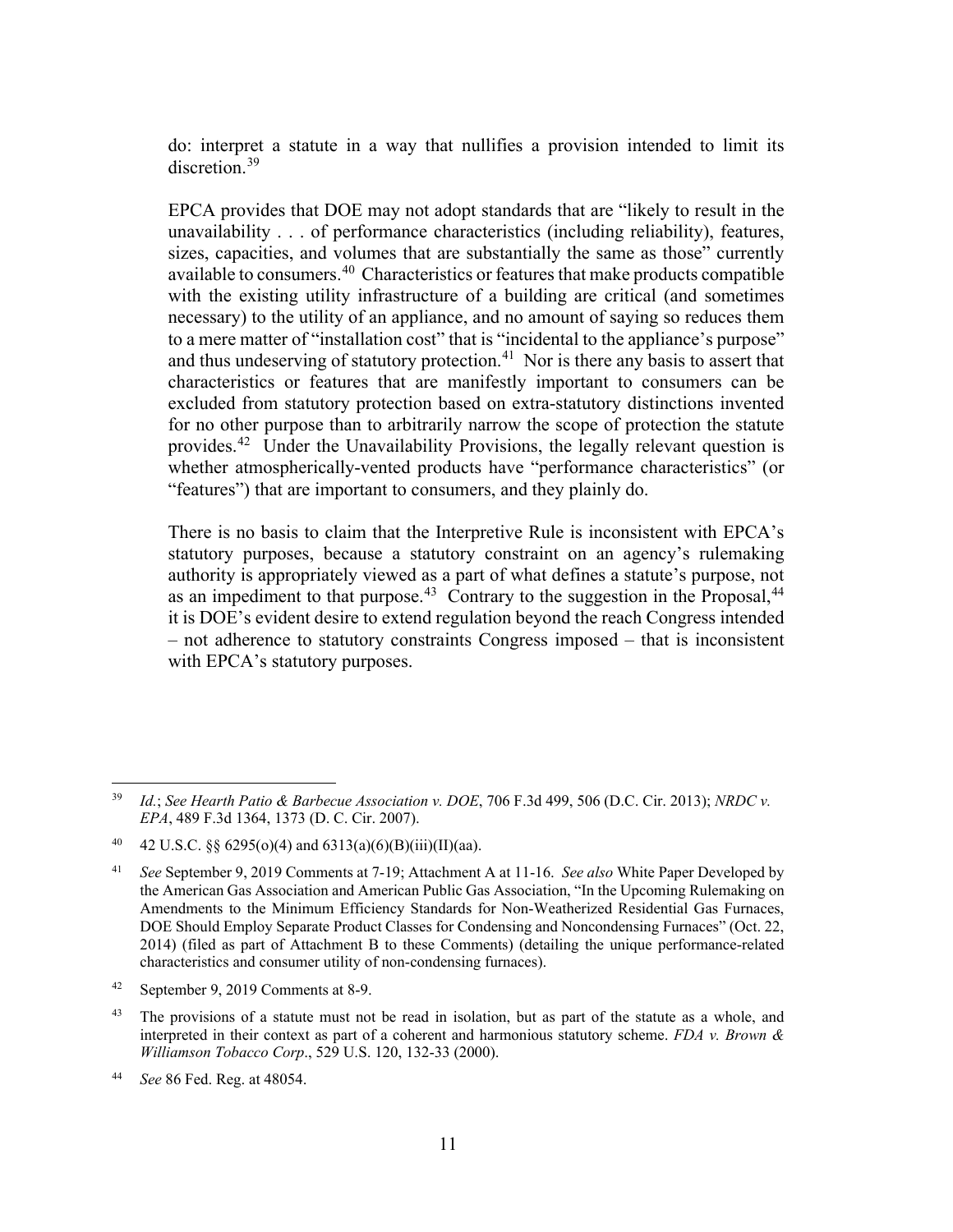# **B. Standards Effectively Banning Atmospherically-Vented Products Would be Unauthorized Even in the Absence of the Unavailability Provisions.**

Commenters urge DOE to recognize that efforts to impose standards banning atmospherically vented products are not just precluded by the Unavailability Provisions of the statute; they also conflict with the letter and statutory purpose of EPCA's provisions.

# **1. The Statutory Purpose of the Appliance and Equipment Efficiency Program is to Conserve Energy by Means of Economically Justified Improvements in the Efficiency of Regulated Products, not to Promote Electrification.**

As explained in Attachment D to these Comments,<sup>[45](#page-13-0)</sup> DOE's appliance and equipment efficiency program was authorized for the specific purpose of achieving energy conservation through economically justified improvements in the efficiency of regulated products. This is clear from an express "Congressional statement of purpose" incorporated in the statute, and is confirmed by the fact that DOE may not adopt energy conservation standards that "will not result in significant conservation of energy."[46](#page-13-1) Although improvements in the efficiency of gas products provide environmental benefits that DOE may consider in determining whether standards are economically justified, the purpose of standards must be to conserve energy through improvements in the efficiency of products subject to the standards, not to advance environmental or other objectives – such as electrification – as such. As explained below, this is further confirmed by the nature of the economic justification contemplated under the statutory scheme.

# **2. DOE's Attempts To Provide An Economic Justification For Standards Eliminating Atmospherically Vented Gas Products Have Been Arbitrary And Contrary To Law.**

In determining whether energy conservation standards are economically justified, EPCA expressly directs DOE to consider "the savings in operating costs throughout the estimated average life of the covered product in the type (or class) compared to any increase in the price of, or in the initial charges for, or maintenance expenses of, the covered products which are likely to result from the imposition of the standard."<sup>[47](#page-13-2)</sup> Similarly, DOE is directed to consider a payback analysis based on a comparison of "the additional cost to the consumer of purchasing a product

<span id="page-13-0"></span><sup>45</sup> Memorandum to Members of the Peer Review Committee from Barton Day (January 8, 2020) included as Attachment D hereto.

<span id="page-13-1"></span><sup>46</sup> 42 U.S.C. § 6295(o)(3)(B).

<span id="page-13-2"></span><sup>47 42</sup> U.S.C. §§  $6295(o)(2)(B)(i)(II)$  and  $6313(a)(6)(B)(ii)(II)$ .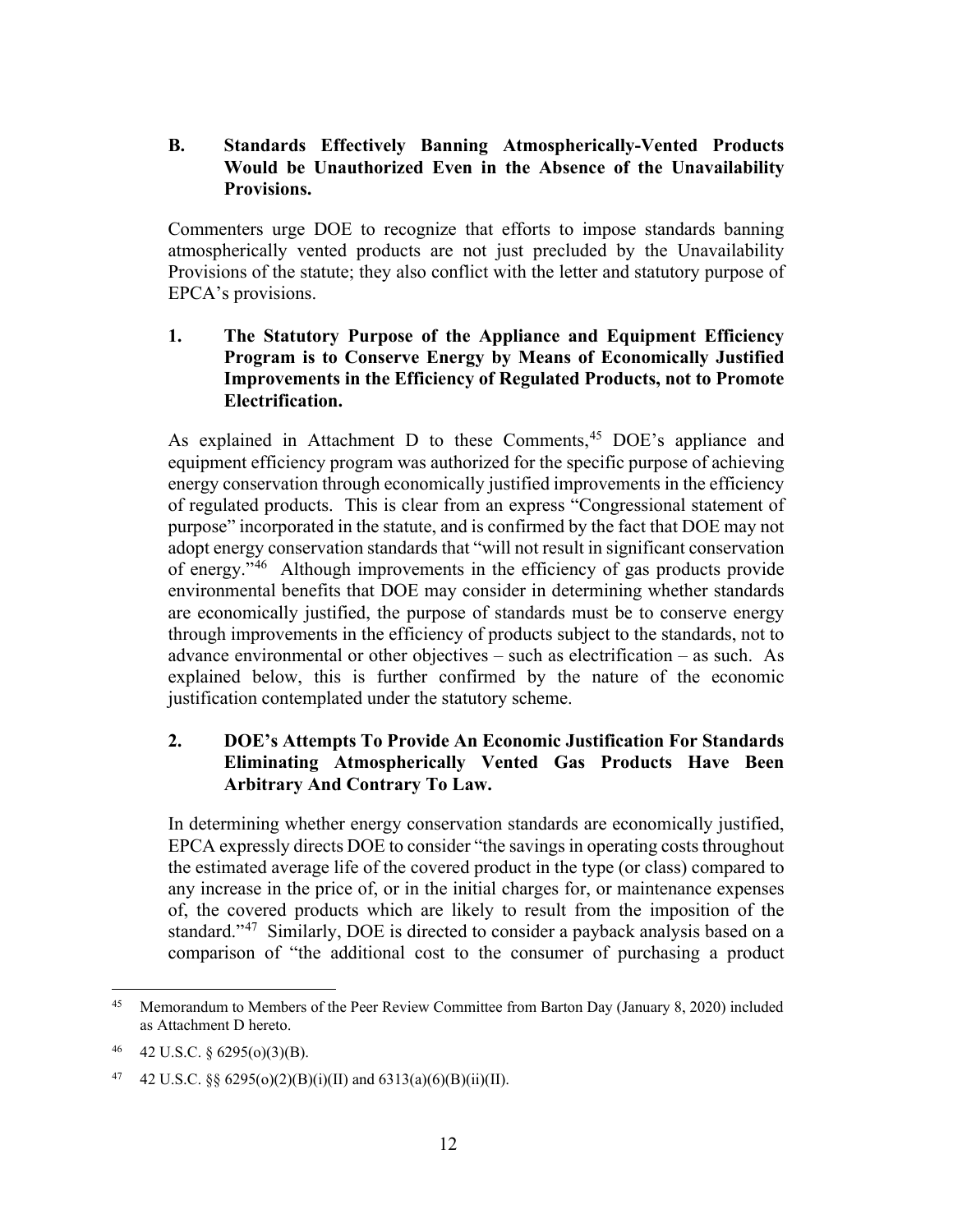complying with an energy conservation standard level" and "the value of the energy . . . savings during the first year that the consumer will receive as a result of the standard."[48](#page-14-0) Both requirements expressly require comparison between the incremental additional cost of more efficient products sold as a result of the standards and the operating cost savings those more efficient products would provide.

Because standards effectively banning atmospherically vented products would be inherently difficult to justify on the basis of this kind of analysis, DOE's efforts to justify such standards have deviated from these statutorily-specified analyses in several fundamental respects.

First, DOE has used an analytical approach that allows it to claim regulatory benefits in cases in which the basic premise of efficiency regulation – that more efficient products impose higher initial costs that might deter decisions to forego efficiency investments that would pay off over time – does not apply. Specifically, DOE's analysis effectively assumes that purchasers acting on their own do not take economic considerations into account at all and would thus decline purchases of high-efficiency products *even in cases in which the initial cost of such products is lower than that of the less efficient alternatives*. The problem is that – with lower initial costs working as an incentive rather than a deterrent to selection of the more efficient product, these windfall benefit purchases generally would occur in the absence of new standards rather than *as a result* of them. Accounting for such purchases as though they would only occur as a result of new standards grossly overstates the potential for standards to provide economic benefits, and the impact of that error on the results of DOE's analysis is dramatic: in the case of residential furnaces, over 55% of the total consumer benefits claimed to justify DOE's proposed standards were attributed to installations of this kind.<sup>[49](#page-14-1)</sup>

Second, while claiming regulatory benefits for windfall-benefit purchases that would occur in the absence of new standards, DOE's analysis uses two different methods to avoid accounting for cases in which new standards would impose disproportionate costs. The first method is the same method used to claim regulatory benefits in cases in which the theoretical justification for efficiency standards is lacking: DOE's analysis assumes that—in the absence of regulation buyers never consider the economics of their purchases at all. By assuming that purchasers acting on their own have *no tendency to decline economically disastrous efficiency investments*, DOE's analysis assigns many such outcomes to the base case instead of accounting for them as bad economic outcomes that would be imposed as a result of new standards.

<span id="page-14-0"></span><sup>48 42</sup> U.S.C. §  $6295(o)(2)(B)(iii)$ .

<span id="page-14-1"></span>See Attachment A at 60-66.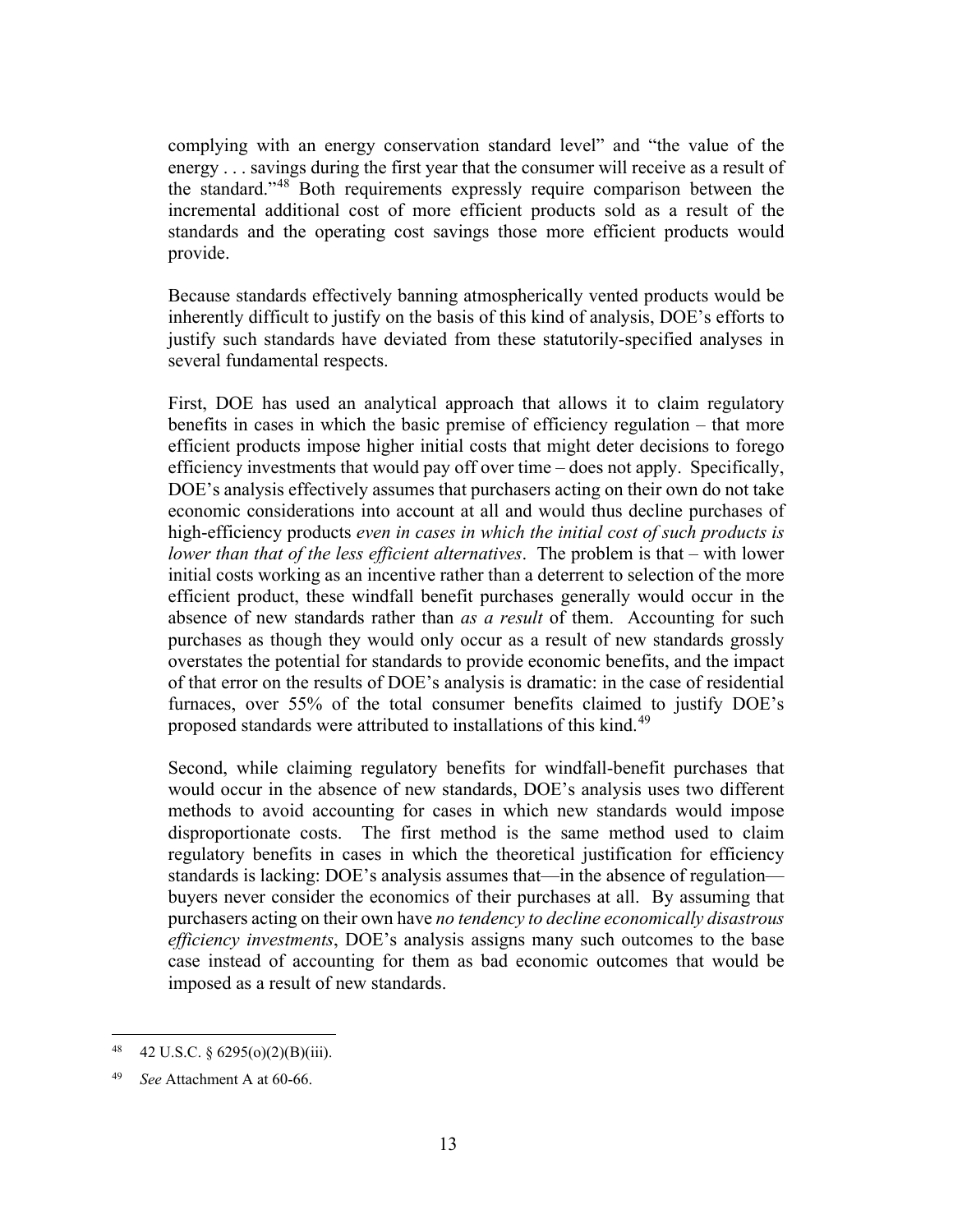The other method employed to avoid accounting for the costs a ban on atmospherically vented products would impose is even more creative: DOE's analysis includes a "fuel switching" analysis that assumes that the same purchasers who *never* consider economic consequences when selecting gas products *do* consider economics when deciding whether to replace their gas products with electric alternatives. The result is that DOE selectively excludes bad economic outcomes from its analysis by assuming that purchasers left with no economically acceptable gas products would turn to electric alternatives instead.

DOE's assumption that purchasers acting on their own never consider the economics of investments in more efficient products is absurd and completely invalidates the results of DOE's economic analysis.<sup>[50](#page-15-0)</sup> Importantly, the impact of this assumption is particularly pronounced in the context of standards that would make atmospherically vented products unavailable, because the venting issues involved have a significant tendency to produce the kinds of outcomes that do the most to skew the results of DOE's analysis: "windfall benefit" outcomes in cases in which modifications to existing buildings are not required and high net-cost outcomes in cases in which they are.

The fact that DOE's "fuel switching" analysis makes a virtue out of the need for unacceptable building modifications presents a different but equally serious problem. In short, DOE's fuel switching analysis is flatly inconsistent with the statutory direction that "*efficiency improvements*" must be economically justified<sup>[51](#page-15-1)</sup> and that it is the impacts on "consumers *of products subject to*" a standard that must be considered in determining whether standards are economically justified.<sup>52</sup> By treating fuel switching in response to unjustified costs as a reason to ignore those unjustified costs, DOE's economic analysis fails to address the question of whether required efficiency improvements are economically justified by the operating cost savings they would provide. Instead, DOE's economic analysis seeks to show that it would be beneficial to impose standards requiring economically unjustified efficiency improvements.<sup>[53](#page-15-3)</sup> Under this approach, a standard that would price a gas product completely out of the market could be justified on the theory that the result would be economically beneficial *even though no benefits would result from the improved efficiency of the regulated product*. Such a standard would not serve the statutory purpose of conserving energy through improvements in the efficiency of the regulated product, and it would not be economically justified based on the statutorily-specified comparison between the incremental additional cost of

<span id="page-15-0"></span><sup>&</sup>lt;sup>50</sup> For detailed discussion of these issues, see Attachment D at 6-8; Attachment A at 4-6 and 58-62; September 9, 2019 Comments at 15-17.

<span id="page-15-1"></span><sup>51</sup> 42 U.S.C. § 6295(o)(2)(A) (emphasis added).

<span id="page-15-2"></span><sup>52 42</sup> U.S.C. §  $6295(o)(2)(B)(i)(I)$  (emphasis added).

<span id="page-15-3"></span><sup>53</sup> For detailed discussion of these issues, see Attachment D at 8-10. *See also* September 9, 2019 Comments at 13-15; Attachment A at 6-9, 62-64.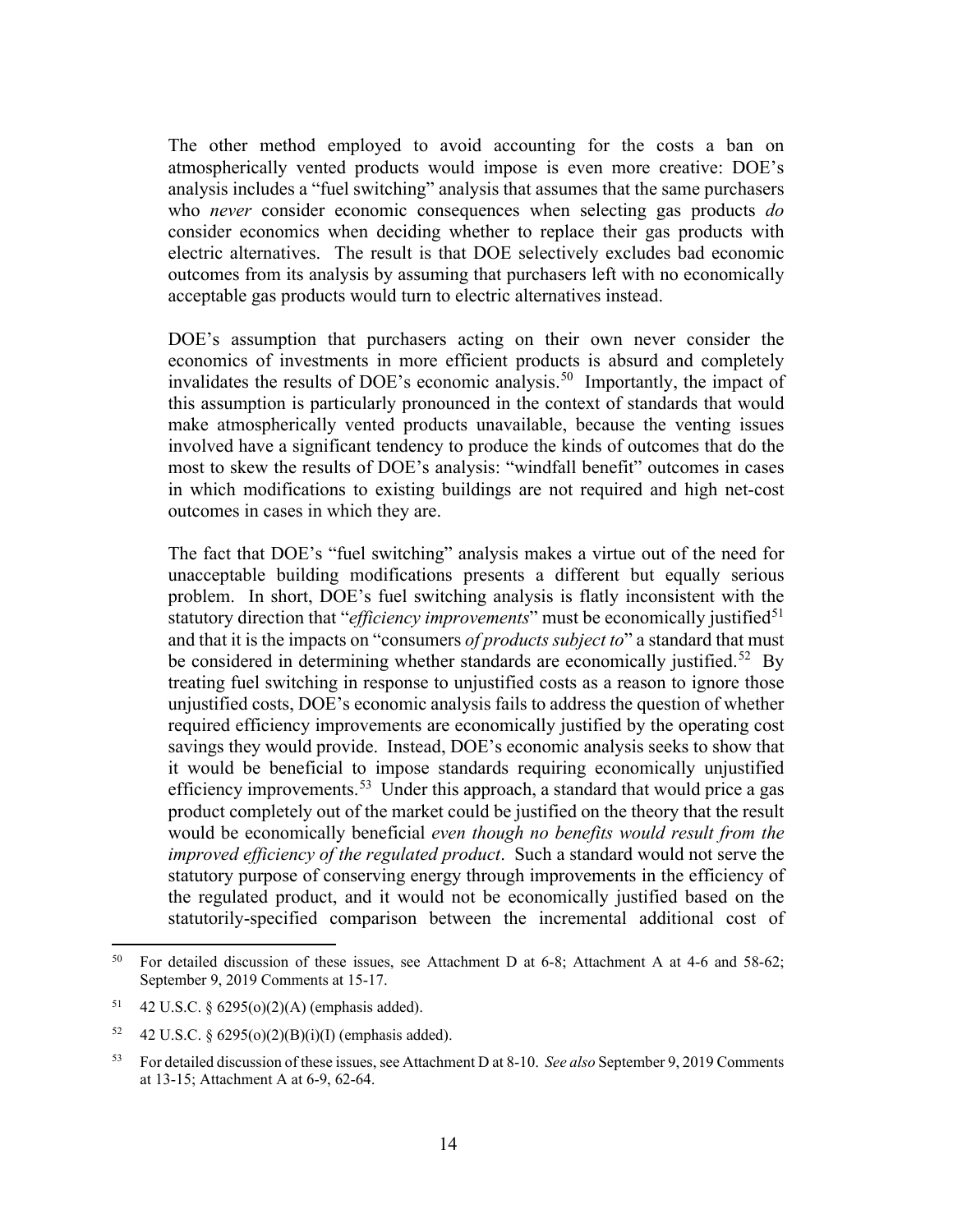required efficiency improvements and the operating cost savings they would provide.

This flawed economic analysis undoubtedly contributes to the Proposal's bizarre suggestion that "there is insufficient evidence" that fuel switching caused by standards banning atmospherically vented products "would be greater than is typically encountered in DOE rulemakings."[54](#page-16-0) While DOE's economic analysis unquestionably understates the extent to which fuel switching would occur,  $55$ standards depriving consumers of gas products suitable to their needs would plainly drive fuel switching in a way that economic considerations alone do not. That's why standards effectively banning atmospherically-vented products are so controversial and have attracted so much attention from parties whose only interest is in electrification. [56](#page-16-2)

# **III. Conclusion**

Where it has been shown that buildings are architecturally designed to accommodate products with some characteristics but not others, the Unavailability Provisions of the statute require that standards be designed to preserve the availability of products with those characteristics so that purchasers will not be forced to modify existing buildings to accommodate products for which they were not designed. It is clear—both as a matter of fact and law—that this principle precludes the adoption of standards that would effectively ban atmosphericallyvented products.

Standards effectively banning atmospherically-vented products also would be inconsistent with EPCA's statutory scheme in other important respects. The purpose of the appliance and equipment efficiency program is to achieve energy conservation through improvements in the efficiency of regulated products; it requires that standards be economically justified on the basis of the energy savings that result from such improved efficiency. EPCA does not authorize DOE to adopt standards in pursuit of other objectives—such as electrification—and does not permit standards to be economically justified on the grounds that burdensome standards for gas products would be good because they would cause purchasers to choose electric products instead.

Standards effectively banning atmospherically-vented products fall into the latter category: they are not reasonably directed at the objective of improved product efficiency, and they cannot be economically justified on the basis of the energy savings required efficiency improvements would provide.

<span id="page-16-0"></span><sup>54</sup> 86 Fed. Reg. at 48,056.

<span id="page-16-1"></span><sup>55</sup> *See* Attachment A at 23-24, 28-31 and 33-35.

<span id="page-16-2"></span><sup>56</sup> *See* September 9, 2019 Comments at 3-4.